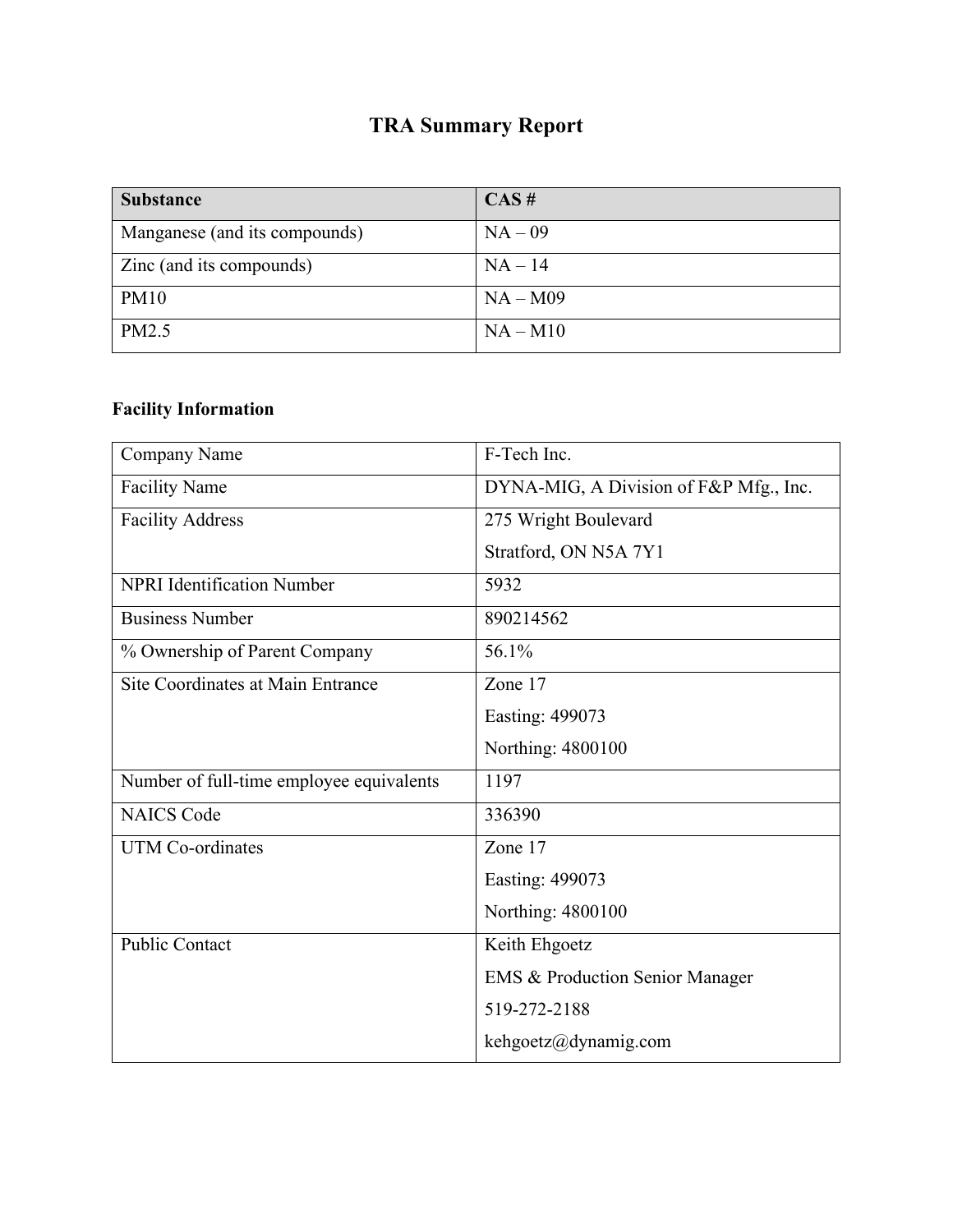### **Summary of TRA Reportable**

| <b>Substance</b>                    | CAS#       | <b>Used</b><br>(tonnes) | <b>Creation</b><br>(tonnes) | <b>Contained in</b><br>Product<br>(tonnes) | <b>Air Releases</b><br>(tonnes) | <b>Recycling</b><br>(tonnes) | <b>Disposal</b><br>(tonnes) |
|-------------------------------------|------------|-------------------------|-----------------------------|--------------------------------------------|---------------------------------|------------------------------|-----------------------------|
| Manganese<br>(and its<br>compounds) | $NA-09$    | 22.3                    |                             | 12.0                                       | 0.13                            | 10.2                         |                             |
| Zinc (and its<br>compounds)         | $NA-14$    | 1385.6                  | $\overline{\phantom{a}}$    | 1357.7                                     | 0.0007                          | 27.9                         |                             |
| <b>PM10</b>                         | $NA - M09$ | Ξ.                      | 1.9                         | $\blacksquare$                             | 1.9                             |                              |                             |
| PM2.5                               | $NA - M10$ | -                       | 1.9                         |                                            | 1.9                             |                              |                             |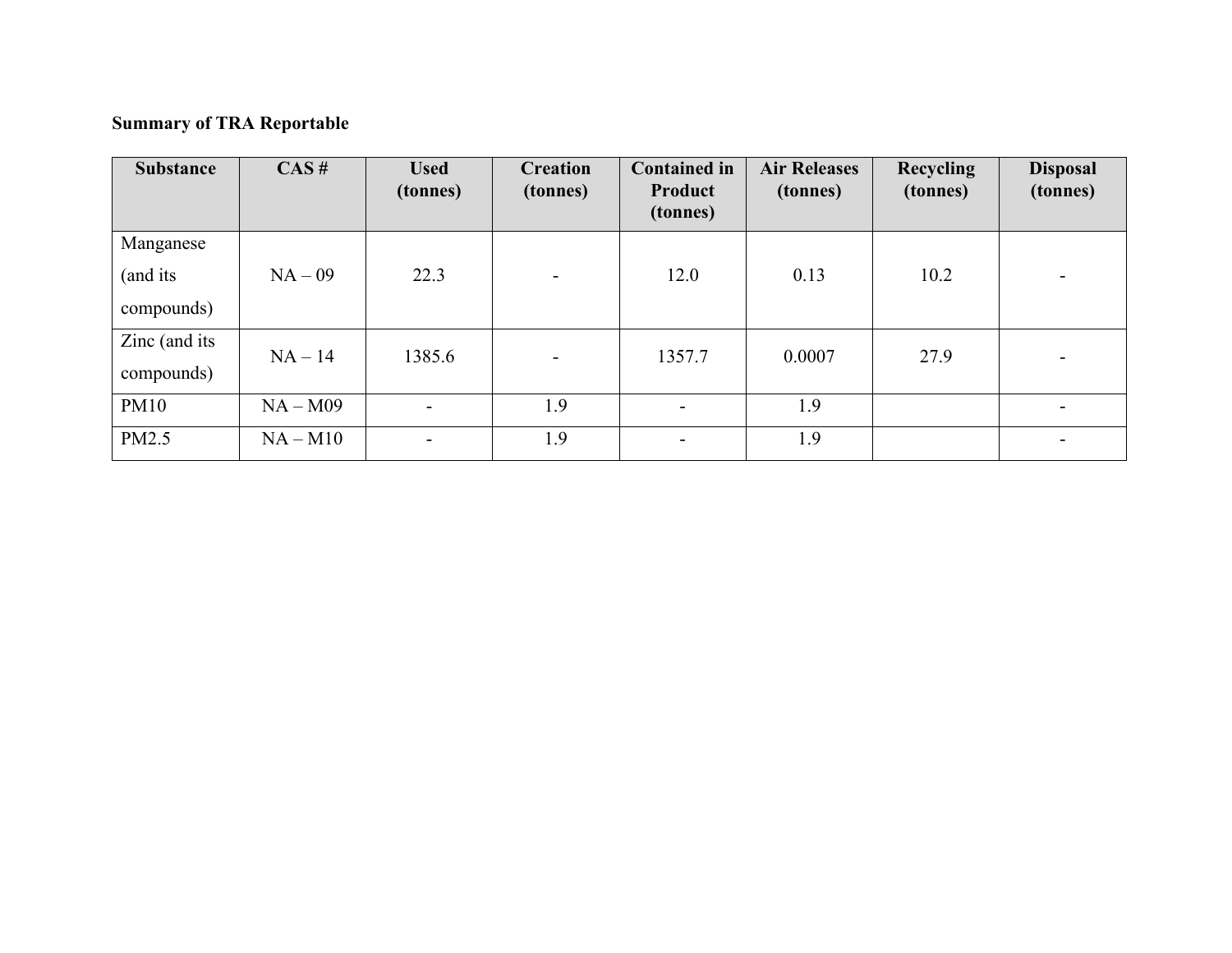# Report Submission and Electronic Certification

NPRI - Electronic Statement of Certification

Specify the language of correspondence

English

Comments (optional)

I hereby certify that I have exercised due diligence to ensure that the submitted information is true and complete. The amounts and values for the facility(ies) identified below are accurate, based on reasonable estimates using available data. The data for the facility(ies) that I represent are hereby submitted to the programs identified below using the Single Window Reporting Application.

I also acknowledge that the data will be made public.

Note: Only the person identified as the Certifying Official or the authorized delegate should submit the report(s) identified below.

Company Name

Dyna-Mig a Division of F&P Mfg. Inc

Certifying Official (or authorized delegate)

Geoff Smith

Report Submitted by

Angela Blum

I, the Certifying Official or authorized delegate, agree with the statements above and acknowledge that by pressing the "Submit Report(s)" button, I am electronically certifying and submitting the facility report(s) for the identified company to its affiliated programs.

#### ON MECP TRA - Electronic Certification Statement

#### Annual Report Certification Statement

As of 2020-06-10, I, Geoff Smith, certify that I have read the reports on the toxic substance reduction plans for the toxic substances referred to below and am familiar with their contents, and to my knowledge the information contained in the reports is factually accurate and the reports comply with the Toxics Reduction Act, 2009 and Ontario Regulation 455/09 (General) made under that Act.

#### TRA Substance List\*

| <b>CAS RN</b> | <b>Substance Name</b>         |  |
|---------------|-------------------------------|--|
| $NA - 09$     | Manganese (and its compounds) |  |